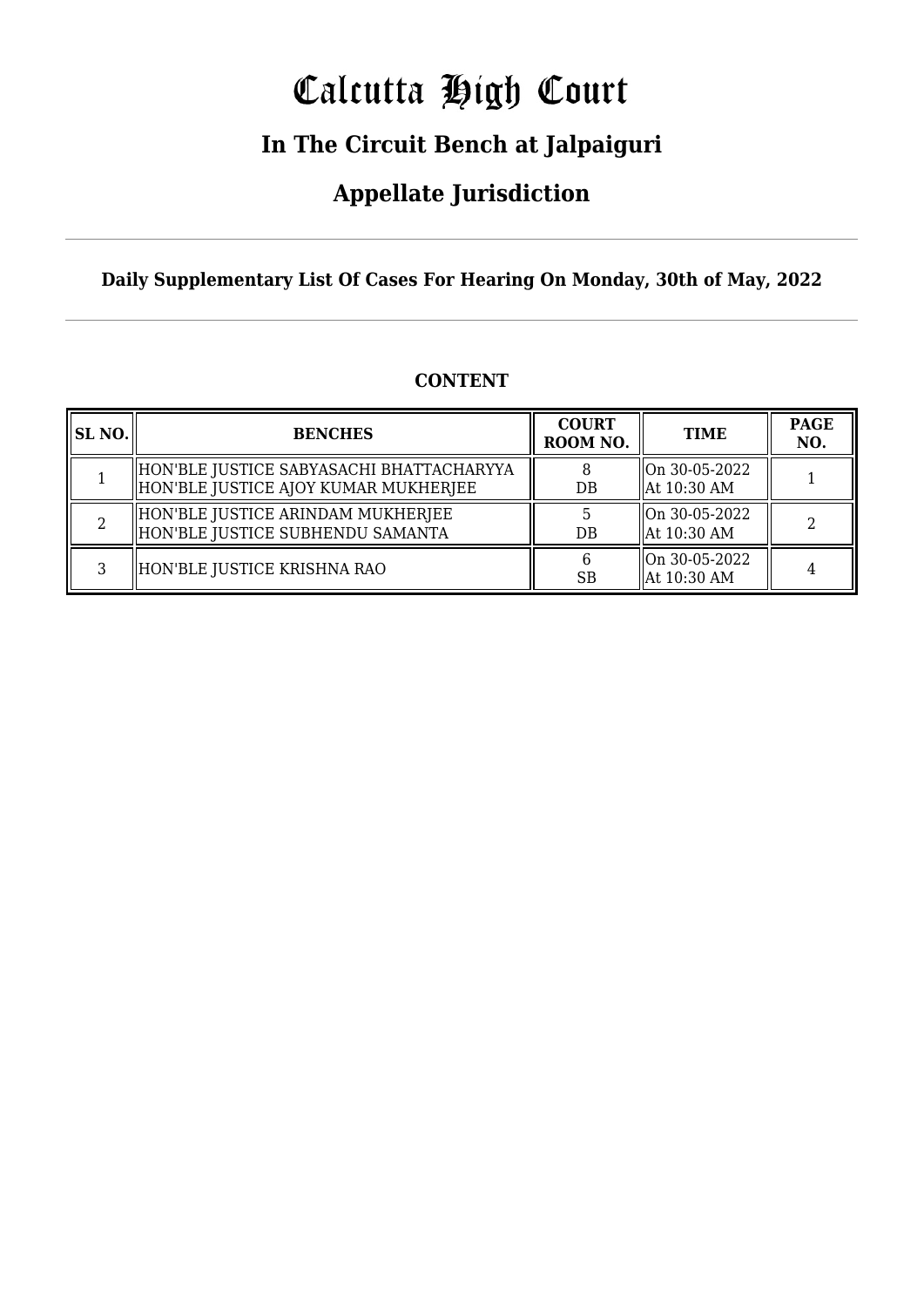

# Calcutta High Court **In The Circuit Bench at Jalpaiguri**

### **Appellate Side**

**DAILY CAUSELIST For Monday The 30th May 2022**

**COURT NO. 8**

**DIVISION BENCH (DB)**

**AT 10:30 AM**

#### **HON'BLE JUSTICE SABYASACHI BHATTACHARYYA HON'BLE JUSTICE AJOY KUMAR MUKHERJEE (VIA VIDEO CONFERENCE)**

#### **FROM PRINCIPAL BENCH**

#### **(VACATION BENCH)**

#### **URGENT MATTERS RELATING TO CIVIL, WRIT, JURISDICTION FILED DURING VACATION OR WITH LEAVEOF THE REGULAR BENCH**

#### **FOR ADMISSION**

1 MAT/40/2022 [CAN NOT SUPPLIED] HEMRAJ JAIN AND ANR VS

ABHIJIT DAS

STATE TAX OFFICER,BUREAU OF INVESTIGATION,NORTH BENGAL, HEAD QTR AND ORS

IA NO: CAN/1/2022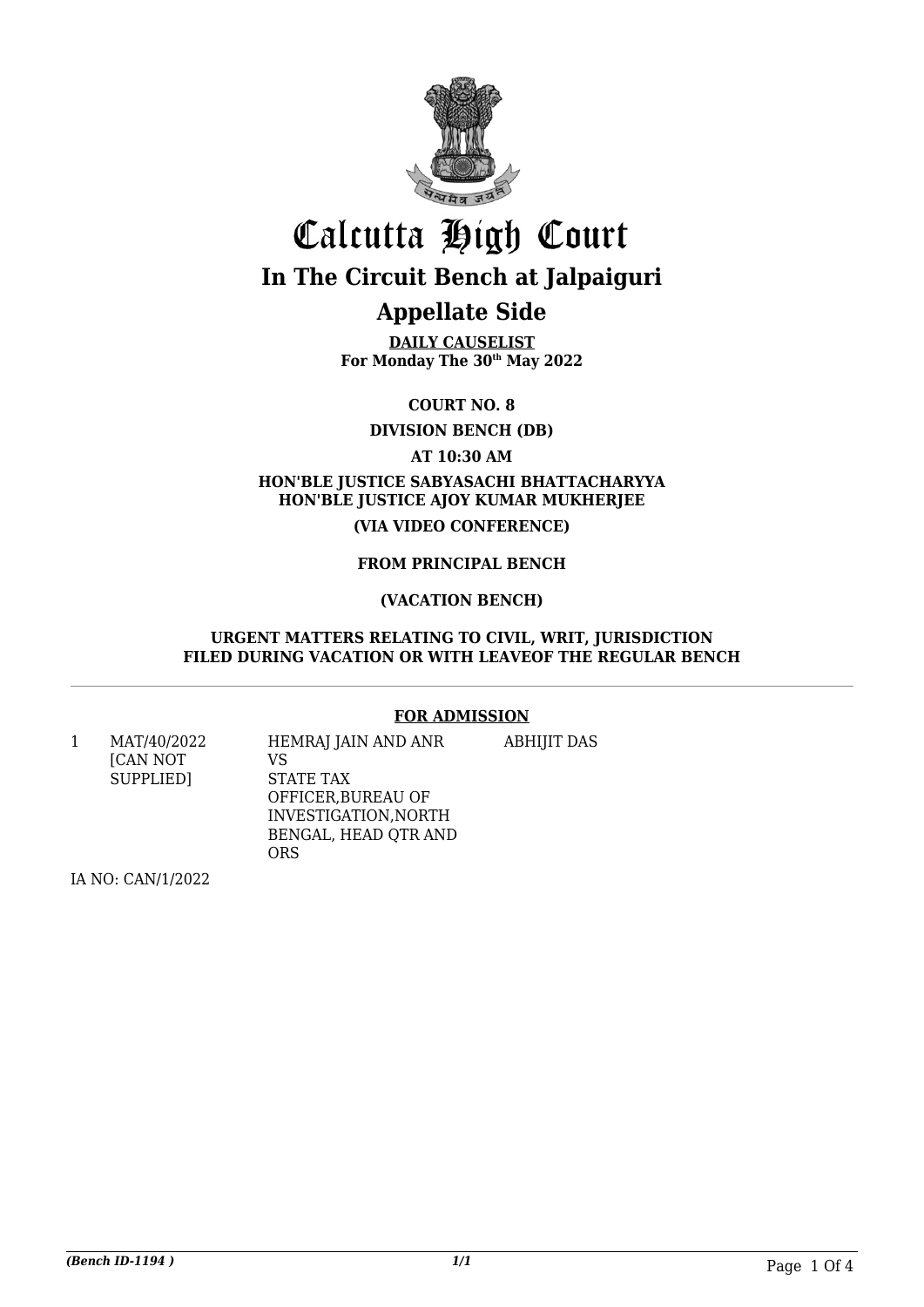

## Calcutta High Court **In The Circuit Bench at Jalpaiguri Appellate Side**

**DAILY CAUSELIST For Monday The 30th May 2022**

**COURT NO. 5**

**DIVISION BENCH (DB)**

#### **AT 10:30 AM**

**HON'BLE JUSTICE ARINDAM MUKHERJEE HON'BLE JUSTICE SUBHENDU SAMANTA**

#### **(VIA VIDEO CONFERENCE)**

#### **FROM PRINCIPAL BENCH**

#### **(VACATION BENCH)**

#### **URGENT MATTERS RELATING TO CRIMINAL JURISDICTION FILED DURING VACATION OR WITH LEAVE OF THE REGULAR BENCH**

#### **APPLICATION FOR BAIL**

| 1              |                                    | CRM(NDPS)/174/2022 NAYAN CHOWDHURY<br>VS<br>State of West Bengal | MADHUSHRI DUTTA        |
|----------------|------------------------------------|------------------------------------------------------------------|------------------------|
| $\overline{2}$ | CRM(NDPS)/176/2022 PAWAN BAHETI    | <b>VS</b><br>State of West Bengal                                | ANCHITA SARKAR         |
| 3              | CRM(NDPS)/177/2022 MD JIAUL ANSARI | VS<br>State of West Bengal                                       | MADHUSHRI DUTTA        |
| 4              | CRM(DB)/178/2022                   | <b>NOOR HOSSAIN</b><br>VS<br>State of West Bengal                | <b>SUBIR KUMAR ROY</b> |
| 5              | CRM(DB)/180/2022                   | <b>SUMIT THAPA</b><br>VS<br>State of West Bengal                 | JEENIA RUDRA           |
| 6              | CRM(DB)/181/2022                   | TULSI CHHETRI<br>VS<br>State of West Bengal                      | <b>JEENIA RUDRA</b>    |
| 7              | CRM(DB)/182/2022                   | <b>BIRJU GUPTA</b><br>VS<br>State of West Bengal                 | MADHUSHRI DUTTA        |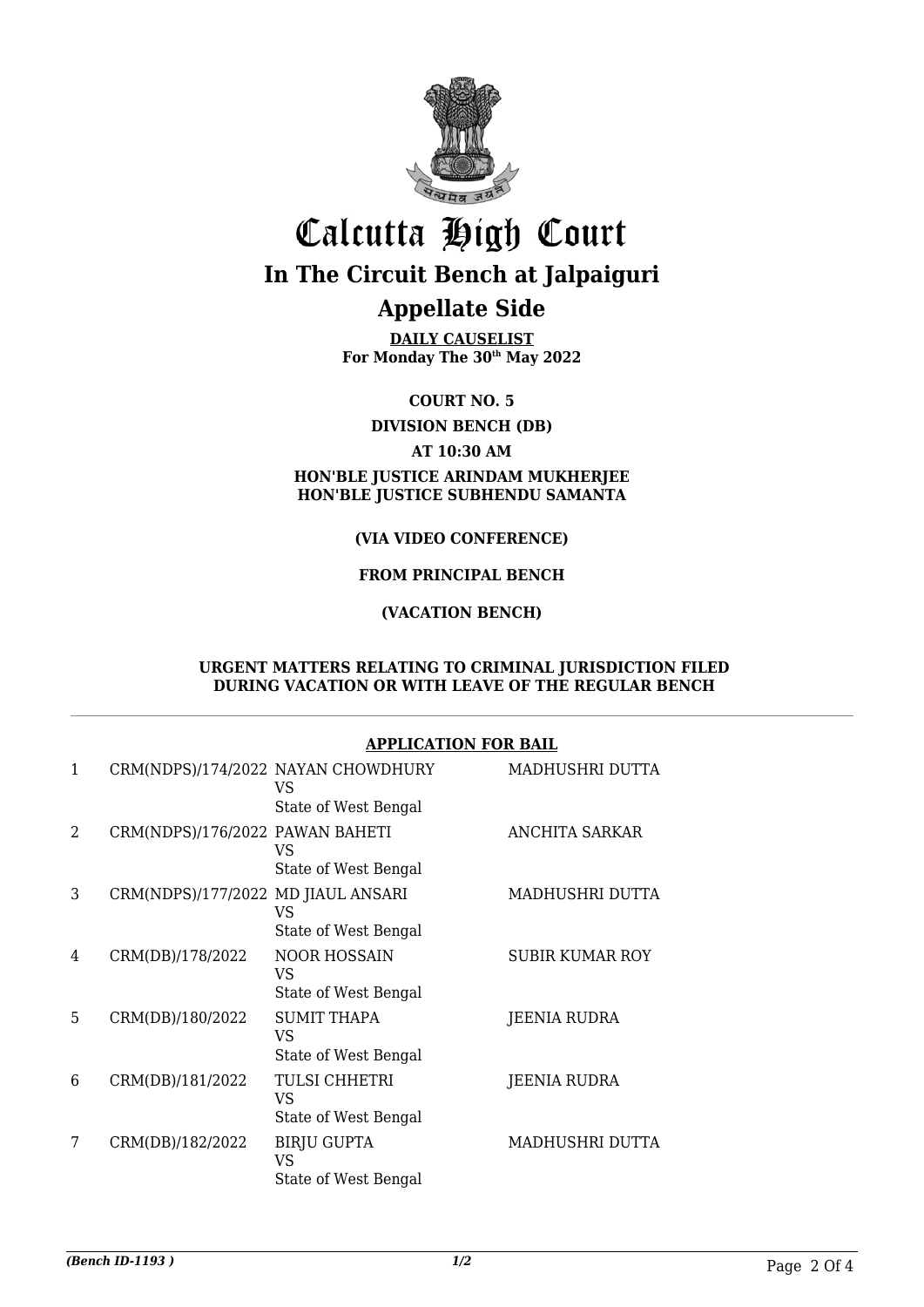| 8  | CRM(DB)/183/2022 | PABAN @ BABANTA<br><b>ADHIKARY</b><br><b>VS</b>                                        | <b>JEENIA RUDRA</b>                |
|----|------------------|----------------------------------------------------------------------------------------|------------------------------------|
|    |                  | State of West Bengal                                                                   |                                    |
|    |                  | <b>APPLICATION FOR ANTICIPATORY BAIL</b>                                               |                                    |
| 9  | CRM(A)/276/2022  | <b>MALA CHHETRI</b><br><b>VS</b>                                                       | <b>DEBASISH</b><br>MUKHOPADHYAY    |
|    |                  | State of West Bengal                                                                   |                                    |
| 10 | CRM(A)/278/2022  | KABIRUL HOQUE @MIAH<br><b>VS</b>                                                       | PRONOJIT MANA                      |
|    |                  | State of West Bengal                                                                   |                                    |
| 11 | CRM(A)/279/2022  | SAHAJAHAN SARKAR AND<br><b>ORS</b><br><b>VS</b><br>State of West Bengal                | PRONOJIT ROY                       |
| 12 | CRM(A)/280/2022  | <b>AJIDUL HAQUE AND</b><br><b>OTHERS</b><br><b>VS</b><br>State of West Bengal          | <b>SUDIP GUHA</b>                  |
| 13 | CRM(A)/281/2022  | <b>BIPLAB MODAK</b><br><b>VS</b><br>State of West Bengal                               | <b>SUDIP GUHA</b>                  |
| 14 | CRM(A)/282/2022  | <b>DHANRAJ BARMAN</b><br><b>VS</b><br>State of West Bengal                             | <b>SUDIP GUHA</b>                  |
| 15 | CRM(A)/283/2022  | SANJAY GHOSH @ SANJOY<br><b>GHOSH AND ANOTHER</b><br><b>VS</b><br>State of West Bengal | <b>SAYAN KANJILAL</b>              |
| 16 | CRM(A)/284/2022  | KAPIL SHARMA<br><b>VS</b><br>State of West Bengal                                      | <b>SATYENDRA</b><br><b>AGARWAL</b> |
| 17 | CRM(A)/285/2022  | <b>SAMRAT ROY</b><br><b>VS</b><br>State of West Bengal                                 | <b>ANIRBAN BANERJEE</b>            |